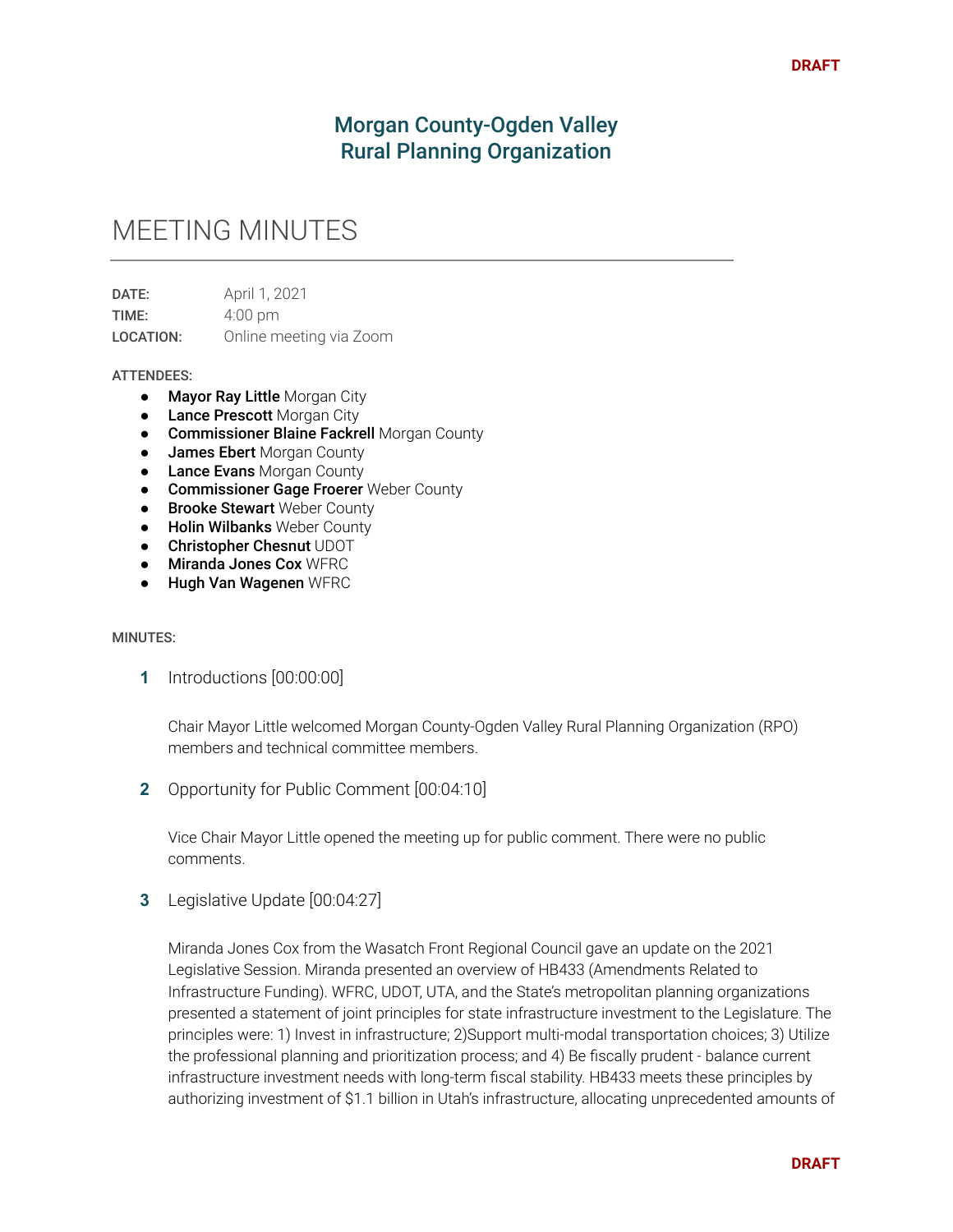funding towards transit and active transportation, using Utah's Unified Transportation Plan to prioritize projects, and using a mix of one-time cash and bonding to pay for investments.

Miranda reviewed the funding allocations of the bill, including \$733 million towards roads; \$333 million towards transit, the majority of which would fund double tracking strategic sections of FrontRunner; the creation of the Cottonwood Canyons Transportation Investment Fund, and \$35 million for active transportation. This bill also included an extended programming horizon to 2029 for the Transportation Investment Fund.

Miranda also presented a summary of HB342 (Economic Development Amendments).This bill renamed the Governor's Office of Economic Development to the Office of Economic Opportunity. One of the key duties and missions is the new Office is to stimulate economic growth in rural communities through household-level efforts.

A few noteworthy appropriations were \$10 million in one-time funding to rural broadband, \$4.5 million for a rural county economic grant program, and \$67 million for state park infrastructure (including the new Lost Creek State Park).

The Transportation and Land Use Connection (TLC) program, although not part of the legislative session, was also reviewed. The TLC program provides planning grants for local communities. In 2021, TLC awarded grants to Morgan County for plans and a market study in Mountain Green and Petersen. These studies will help determine short- and long-range impacts of development, identify opportunities to capture potential economic impact associated with leisure travel, and assist the County in buildout for target markets.

Mayor Little requested the slides be sent to the RPO; the slides were sent after the meeting.

**4** Action: Approval of the October 2020 meeting minutes [00:19:17]

Chair Mayor Little called for the approval of the October meeting minutes. Commissioner Froerer made the motion to approve and Commissioner Fackrell seconded. All votes were in favor to approve.

**5** Morgan County Active Transportation Discussion [00:20:50]

Commissioner Fackrell began a discussion about a Morgan-County-wide trail system along all highways, with the potential to connect the trail system to Weber County. Commissioner Fackrell would like to have the state highways widened enough to have more than a foot-wide shoulder so that pedestrians and bicyclists can be accommodated. Morgan County submitted for Transportation Investment Fund Active Transportation funding for a trails plan. Hugh Van Wagenen mentioned that WFRC has been in contact with past elected officials on something similar, but those efforts did not advance. The discussion during the meeting included ways to continue to move forward. The TLC program and UDOT Planning have programming money for planning studies, but the next round of technical funds will be opened in Spring 2022. Commission Froerer asked about Old Trappers Loop Road, which connects Weber County to Morgan County. In Weber County, this road remains in the public domain. Commissioner Froerer asked if Morgan County had taken any steps to reclaim this road because he thinks it would be easier to connect this road than